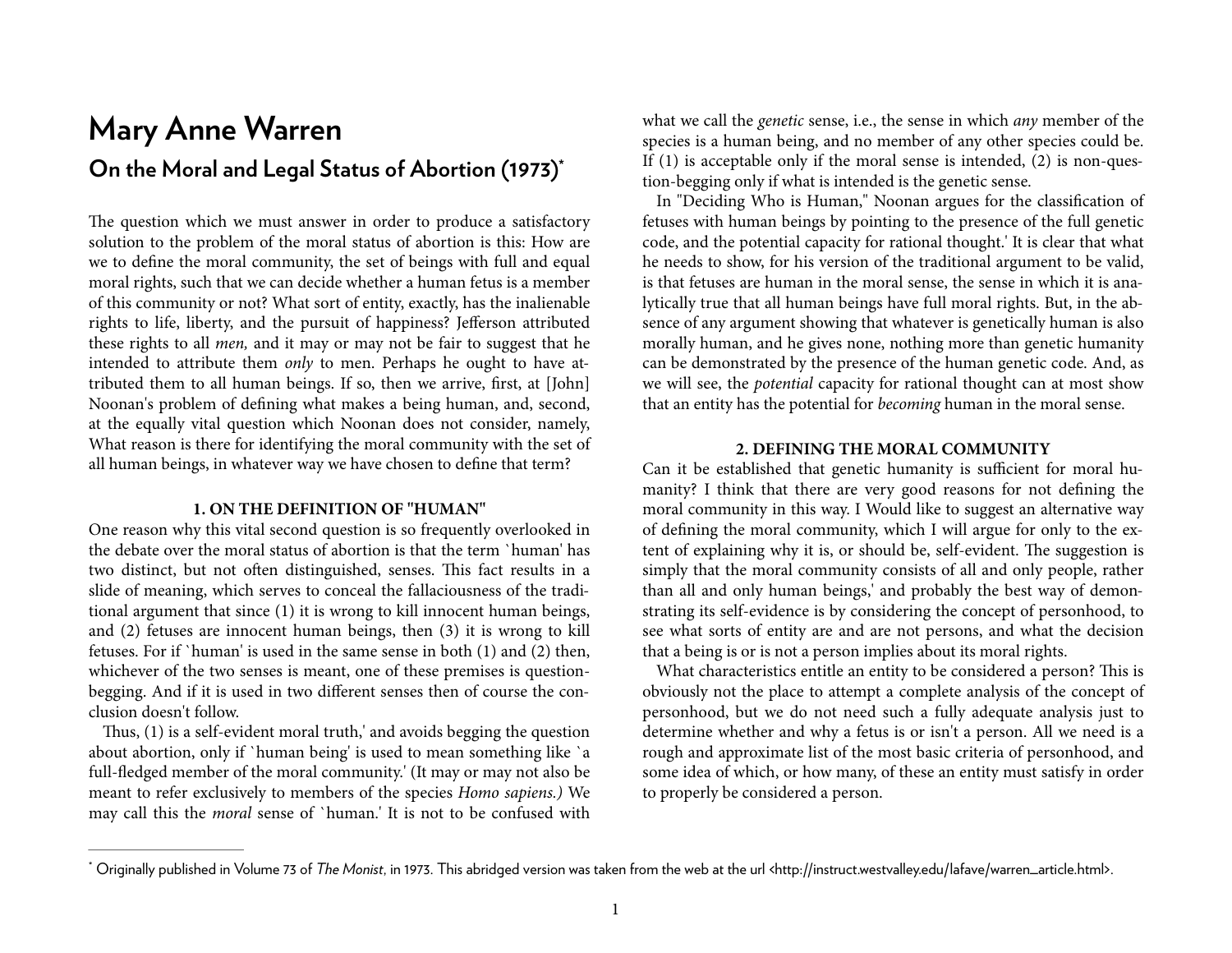In searching for such criteria, it is useful to look beyond the set of people with whom we are acquainted, and ask how we would decide whether a totally alien being was a person or not. (For we have no right to assume that genetic humanity is necessary for personhood.) Image a space traveler who lands on an unknown planet and encounters a race of beings utterly unlike any he has ever seen or heard of. If he wants to be sure of behaving morally toward these beings, he has to somehow decide whether they are people, and hence have full moral rights, or whether they are the sort of thing which he need not feel guilty about treating as, for example, a source of food.

How should he go about making this decision? If he has some anthropological background, he might look for such things as religion, art, and the manufacturing of tools, weapons, or shelters, since these factors have been used to distinguish our human from our prehuman ancestors, in what seems to be closer to the moral than the genetic sense of `human.' And no doubt he would be right to consider the presence of such factors as good evidence that the alien beings were people, and morally human. It would, however, be overly anthropocentric of him to take the absence of these things as adequate evidence that they were not, since we can imagine people who have progressed beyond, or evolved without ever developing, these cultural characteristics.

I suggest that the traits which are most central to the concept of personhood, or humanity in the moral sense, are, very roughly, the following:

- 1. Consciousness (of objects and events external and/or internal to the being), and in particular the capacity to feel pain;
- 2. Reasoning (the *developed* capacity to solve new and relatively complex problems);
- 3. Self-motivated activity (activity which is relatively independent of either genetic or direct external control);
- 4. The capacity to communicate, by whatever means, messages of an indefinite variety of types, that is, not just with an indefinite number of possible contents, but on indefinitely many possible topics;
- 5. The presence of self-concepts, and self-awareness, either individual or racial, or both.

Admittedly, there are apt to be a great many problems involved in formulating precise definitions of these criteria, let alone in developing universally valid behavioral criteria for deciding when they apply. But I will assume that both we and our explorer know approximately what (1)-(5) mean, and that he is also able to determine whether or not they apply. How, then, should he use his findings to decide whether or not the alien beings are people? We needn't suppose that an entity must have *all* of these attributes to be properly considered a person; (1) and (2) alone may well be sufficient for personhood, and quite probably (1)-(3) are sufficient. Neither do we need to insist that any one of these criteria is *necessary* for personhood, although once again (1) and (2) look like fairly good candidates for necessary conditions, as does (3), if `activity' is construed so as to include the activity of reasoning.

All we need to claim, to demonstrate that a fetus is not a person, is that any being which satisfies *none* of (1)-(5) is certainly not a person. I consider this claim to be so obvious that I think anyone who denied it, and claimed that a being which satisfied none of (1)-(5) was a person all the same, would thereby demonstrate that he had no notion at all of what a person is-perhaps because he had confused the concept of a person with that of genetic humanity. If the opponents of abortion were to deny the appropriateness of these five criteria, I do not know what further arguments would convince them. We would probably have to admit that our conceptual schemes were indeed irreconcilably different, and that our dispute could not be settled objectively.

I do not expect this to happen, however, since I think that the concept of a person is one which is very nearly universal (to people), and that it is common to both proabortionists and antiabortionists, even though neither group has fully realized the relevance of this concept to the resolution of their dispute. Furthermore, I think that on reflection even the antiabortionists ought to agree not only that (1)-(5) are central to the concept of personhood, but also that it is a part of this concept that all and only people have full moral rights. The concept of a person is in part a moral concept; once we have admitted that x is a person we have recognized, even if we have not agreed to respect, x's right to be treated as a member of the moral community. It is true that the claim that x is a *human being is* more commonly voiced as part of an appeal to treat x decently than is the claim that x is a person, but this is either because `hu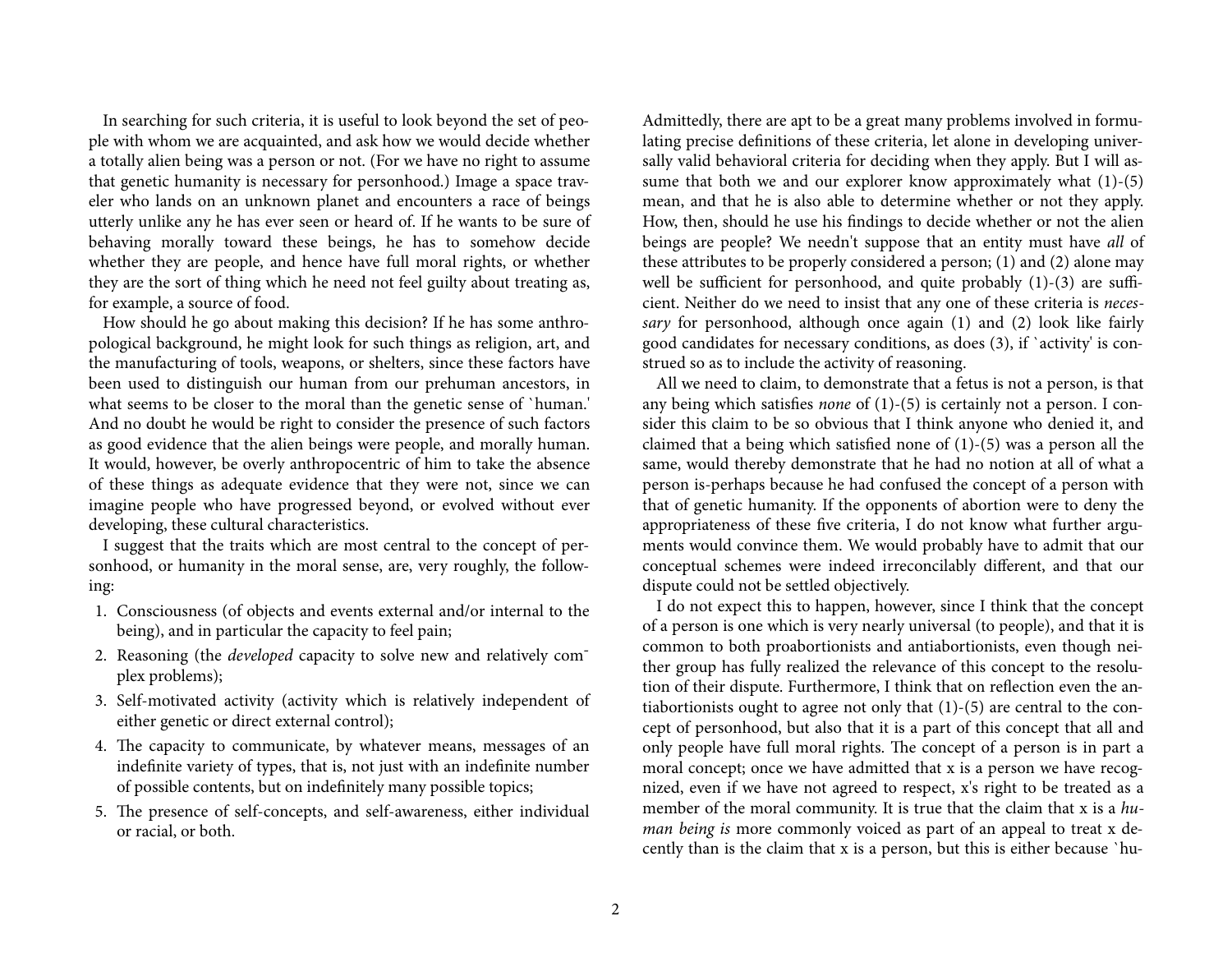man being' is here used in the sense which implies personhood, or because the genetic and moral sense of `human' have been confused.

Now if (1)-(5) are indeed the primary criteria of personhood, then it is clear that genetic humanity is neither necessary nor sufficient for establishing that an entity is a person. Some human beings are not people, and there may well be people who are not human beings. A man or woman whose consciousness has been permanently obliterated but who remains alive is a human being which is no longer a person; defective human beings, with no appreciable mental capacity, are not and presumably never will be people; and a fetus is a human being which is not yet a person, and which therefore cannot coherently be said to have full moral rights. Citizens of the next century should be prepared to recognize highly advanced, self-aware robots or computers, should such be developed, and intelligent inhabitants of other worlds, should such be found, as people in the fullest sense, and to respect their moral rights. But to ascribe full moral rights to an entity which is not a person is as absurd as to ascribe moral obligations and responsibilities to such an entity.

## **3. FETAL DEVELOPMENT AND THE RIGHT TO LIFE**

Two problems arise in the application of these suggestions for the definition of the moral community to the determination of the precise moral status of a human fetus. Given that the paradigm example of a person is a normal adult human being, then (1) How like this paradigm, in particular how far advanced since conception, does a human being need to be before it begins to have a right to life by virtue, not of being fully a person as of yet, but of being *like* a person? and (2) To what extent, if any, does the fact that a fetus has the *potential* for becoming a person endow it with some of the same rights? Each of these questions requires some comment.

In answering the first question, we need not attempt a detailed consideration of the moral rights of organisms which are not developed enough, aware enough, intelligent enough, etc., to be considered people, but which resemble people in some respects. It does seem reasonable to suggest that the more like a person, in the relevant respects, a being is, the stronger is the case for regarding it as having a right to life, and indeed the stronger its right to life is. Thus we ought to take seriously the suggestion that, insofar as "the human individual develops biologically in a con-

tinuous fashion ... the rights of a human person might develop in the same way." But we must keep in mind that the attributes which are relevant in determining whether or not an entity is enough like a person to be regarded as having some of the same moral rights are no different from those which are relevant to determining whether or not it is fully a person-i.e., are no different from (1)-(5)and that being genetically human, or having recognizable human facial and other physical features, or detectable brain activity, or the capacity to survive outside the uterus, are simply not among these relevant attributes.

Thus it is clear that even though a seven- or eight-month fetus has features which make it apt to arouse in us almost the same powerful protective instinct as is commonly aroused by a small infant, nevertheless it is not significantly more personlike than is a very small embryo. It *is somewhat* more personlike; it can apparently feel and respond to pain, and it may even have a rudimentary form of consciousness, insofar as its brain is quite active. Nevertheless, it seems safe to say that it is not fully conscious, in the way that an infant of a few months is, and that it cannot reason, or communicate messages of indefinitely many sorts, does not engage in self-motivated activity, and has no self-awareness. Tus, in the *relevant* respects, a fetus, even a fully developed one, is considerably less personlike than is the average mature mammal, indeed the average fish. And I think that a rational person must conclude that if the right to life of a fetus is to be based upon its resemblance to a person, then it cannot be said to have any more right to life than, let us say, a newborn guppy (which also seems to be capable of feeling pain), and that a right of that magnitude could never override a woman's right to obtain an abortion, at any stage of her pregnancy.

There may, of course, be other arguments in favor of placing legal limits upon the stage of pregnancy in which an abortion may be performed. Given the relative safety of the new techniques of artificially inducing labor during the third trimester, the danger to the woman's life or health is no longer such an argument. Neither is the fact that people tend to respond to the thought of abortion in the later stages of pregnancy with emotional repulsion, since mere emotional responses cannot take the place of moral reasoning in determining what ought to be permitted. Nor, finally, is the frequently heard argument that legalizing abortion, especially late in the pregnancy, may erode the level of respect for human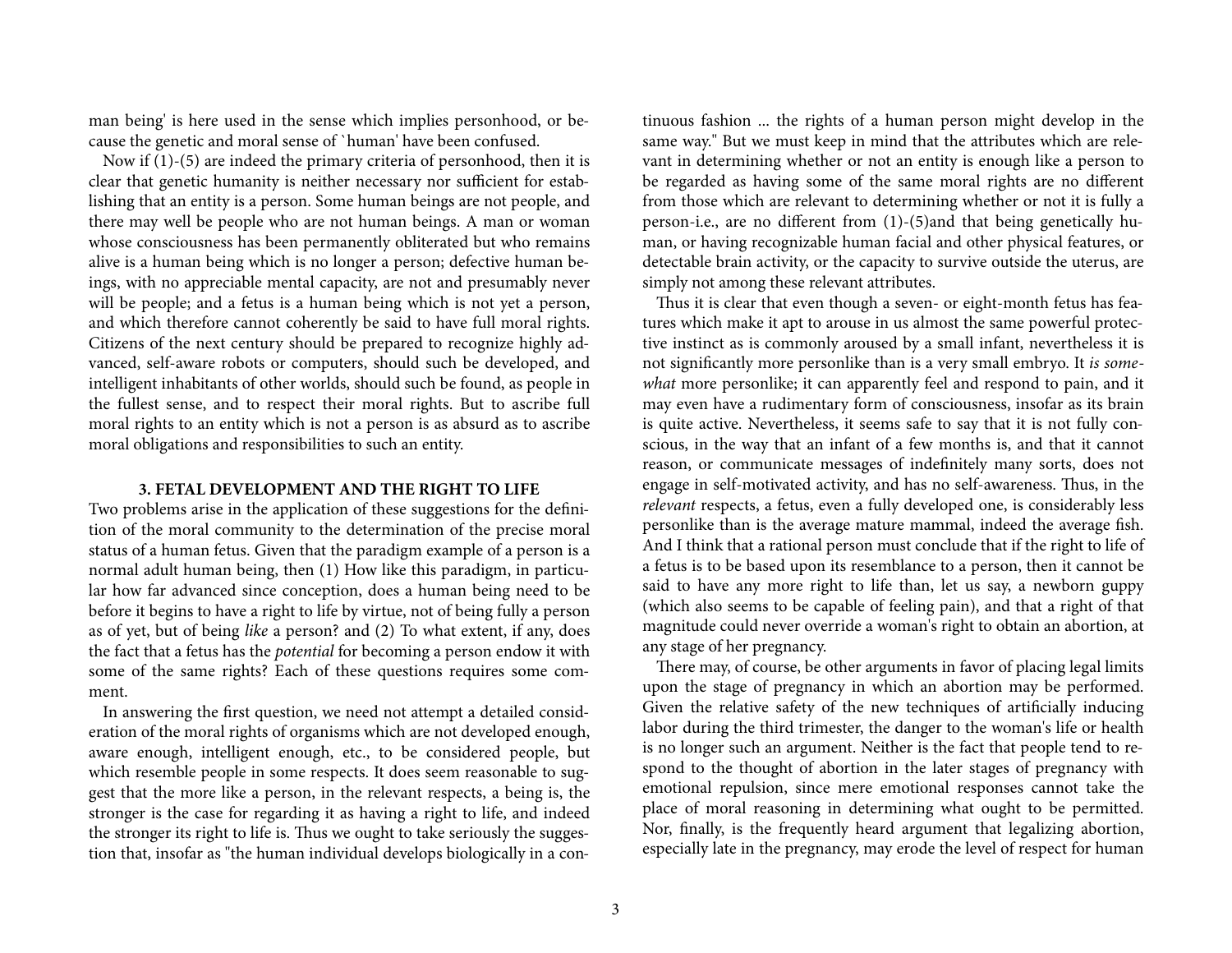life, leading, perhaps, to an increase in unjustified euthanasia and other crimes. For this threat, if it is a threat, can be better met by educating people to the kinds of moral distinctions which we are making here than by limiting access to abortion (which limitation may, in its disregard for the rights of women, be just as damaging to the level of respect for human rights).

Thus, since the fact that even a fully developed fetus is not personlike enough to have any significant right to life on the basis of its personlikeness shows that no legal restrictions upon the stage of pregnancy in which an abortion may be performed can be justified on the grounds that we should protect the rights of the older fetus; and since there is no other apparent justification for such restrictions, we may conclude that they are entirely unjustified. Whether or not it would be *indecent* (whatever that means) for a woman in her seventh month to obtain an abortion just to avoid having to postpone a trip to Europe, it would not, in itself, be *immoral*, and therefore it ought to be permitted.

#### **4. POTENTIAL PERSONHOOD AND THE RIGHT TO LIFE**

We have seen that a fetus does not resemble a person in any way which can support the claim that it has even some of the same rights. But what about its *potential,* the fact that if nurtured and allowed to develop naturally it will very probably become a person? Doesn't that alone give it at least some right to life? It is hard to deny that the fact that an entity is a potential person is a strong prima facie reason for not destroying it; but we need not conclude from this that a potential person has a right to life, by virtue of that potential. It may be that our feeling that it is better, other things being equal, not to destroy a potential person is better explained by the fact that potential people are still (felt to be) an invaluable resource, not to be lightly squandered. Surely, if every speck of dust were a potential person, we would be much less apt to conclude that every potential person has a right to become actual.

Still, we do not need to insist that a potential person has no right to life whatever. There may well be something immoral, and not just imprudent, about wantonly destroying potential people, when doing so isn't necessary to protect anyone's rights. But even if a potential person does have some prima facie right to life, such a right could not possibly outweigh the right of a woman to obtain an abortion, since the rights of any actual

person invariably outweigh those of any potential person, whenever the two conflict. Since this may not be immediately obvious in the case of a human fetus, let us look at another case.

Suppose that our space explorer falls into the hands of an alien culture, whose scientists decide to create a few hundred thousand or more human beings, by breaking his body into its component cells, and using these to create fully developed human beings, with, of course, his genetic code. We may imagine that each of these newly created men will have all of the original man's abilities, skills, knowledge, and so on, and also have an individual self-concept, in short that each of them will be a bona fide (though hardly unique) person. Imagine that the whole project will take only seconds, and that its chances of success are extremely high, and that our explorer knows all of this, and also knows that these people will be treated fairly. I maintain that in such a situation he would have every right to escape if he could, and thus to deprive all of these potential people of their potential lives; for his right to life outweighs all of theirs together, in spite of the fact that they are all genetically human, all innocent, and all have a very high probability of becoming people very soon, if only he refrains from acting.

Indeed, I think he would have a right to escape even if it were not his life which the alien scientists planned to take, but only a year of his freedom, or, indeed, only a day. Nor would he be obligated to stay if he had gotten captured (thus bringing all these people-potentials into existence) because of his own carelessness, or even if he had done so deliberately, knowing the consequences. Regardless of how he got captured, he is not morally obligated to remain in captivity for *any* period of time for the sake of permitting any number of potential people to come into actuality, so great is the margin by which one actual person's right to liberty outweighs whatever right to life even a hundred thousand potential people have. And it seems reasonable to conclude that the rights of a woman will outweigh by a similar margin whatever right to life a fetus may have by virtue of its potential personhood.

Thus, neither a fetus's resemblance to a person, nor its potential for becoming a person provides any basis whatever for the claim that it has any significant right to life. Consequently, a woman's right to protect her health, happiness, freedom, and even her life,' by terminating an unwanted pregnancy, will always override whatever right to life it may be appro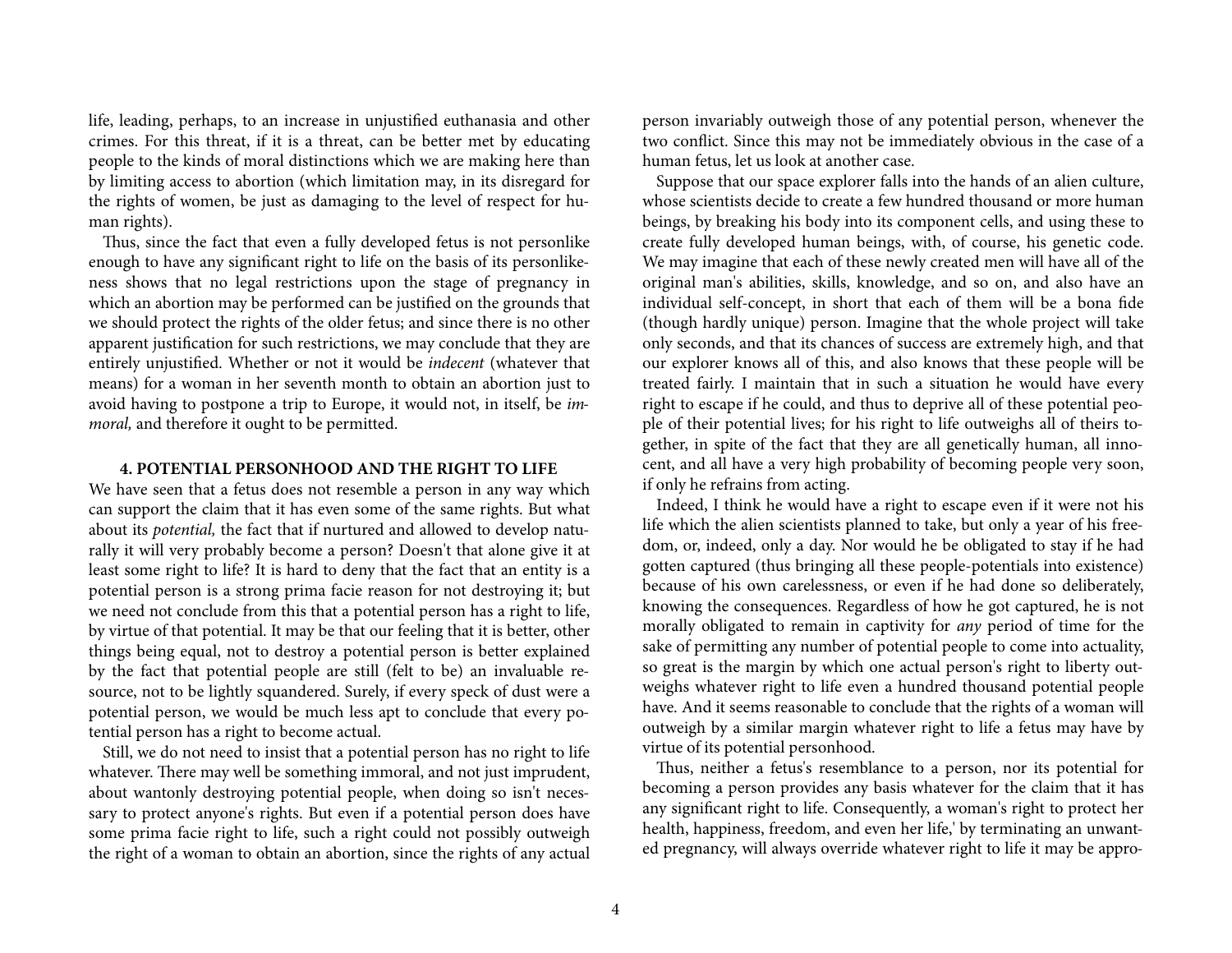priate to ascribe to a fetus, even a fully developed one. And thus, in the absence of any overwhelming social need for every possible child, the laws which restrict the right to obtain an abortion, or limit the period of pregnancy during which an abortion may be performed, are a wholly unjustified violation of a woman's most basic moral and constitutional rights .

## **POSTSCRIPT ON INFANTICIDE, FEBRUARY 26, 1982**

One of the most troubling objections to the argument presented in this article is that it may appear to justify not only abortion but infanticide as well. A newborn infant is not a great deal more personlike than a ninemonth fetus, and thus it might seem that if late-term abortion is sometimes justified, then infanticide must also be sometimes justified. Yet most people consider that infanticide is a form of murder, and thus never justified.

While it is important to appreciate the emotional force of this objection, its logical force is far less than it may seem at first glance. There are many reasons why infanticide is much more difficult to justify than abortion, even though if my argument is correct neither constitutes the killing of a person. In this country, and in this period of history, the deliberate killing of viable newborns is virtually never justified. This is in part because neonates are so very close to being persons that to kill them requires a very strong moral justification as does the killing of dolphins, whales, chimpanzees, and other highly personlike creatures. It is certainly wrong to kill such beings just for the sake of convenience, or financial profit, or "sport."

Another reason why infanticide is usually wrong, in our society, is that if the newborn's parents do not want it, or are unable to care for it, there are (in most cases) people who are able and eager to adopt it and to provide a good home for it. Many people wait years for the opportunity to adopt a child, and some are unable to do so even though there is every reason to believe that they would be good parents. The needless destruction of a viable infant inevitably deprives some person or persons of a source of great pleasure and satisfaction, perhaps severely impoverishing their lives. Furthermore, even if an infant is considered to be adoptable (e.g., because of some extremely severe mental or physical handicap) it is still wrong in most cases to kill it. For most of us value the lives of infants, and would prefer to pay taxes to support orphanages and state institutions for the handicapped rather than to allow unwanted infants to be killed. So long as most people feel this way, and so long as our society can afford to provide care for infants which are unwanted or which have special needs that preclude home care, it is wrong to destroy any infant which has a chance of living a reasonably satisfactory life.

If these arguments show that infanticide is wrong, at least in this society, then why don't they also show that late-term abortion is wrong? Afer all, third trimester fetuses are also highly personlike, and many people value them and would much prefer that they be preserved; even at some cost to themselves. As a potential source of pleasure to some family, a viable fetus is just as valuable as a viable infant. But there is an obvious and crucial difference between the two cases: once the infant is born, its continued life cannot (except, perhaps, in very exceptional cases) pose any serious threat to the woman's life or health, since she is free to put it up for adoption, or, where this is impossible, to place it in a state-supported institution. While she might prefer that it die, rather than being raised by others, it is not clear that such a preference would constitute a right on her part. True, she may suffer greatly from the knowledge that her child will be thrown into the lottery of the adoption system, and that she will be unable to ensure its well-being, or even to know whether it is healthy, happy, doing well in school, etc.: for the law generally does not permit natural parents to remain in contact with their children, once they are adopted by another family. But there are surely better ways of dealing with these problems than by permitting infanticide in such cases. (It might help, for instance, if the natural parents of adopted children could at least receive some information about their progress, without necessarily being informed of the identity of the adopting family.)

In contrast, a pregnant woman's right to protect her own life and health clearly outweighs other people's desire that the fetus be preserved-just as, when a person's life or limb is threatened by some wild animal, and when the threat cannot be removed without killing the animal, the person's right to self-protection outweighs the desires of those who would prefer that the animal not be harmed. Thus, while the moment of birth may not mark any sharp discontinuity in the degree to which an infant possesses a right to life, it does mark the end of the mother's absolute right to determine its fate. Indeed, if and when a late-term abortion could be safely